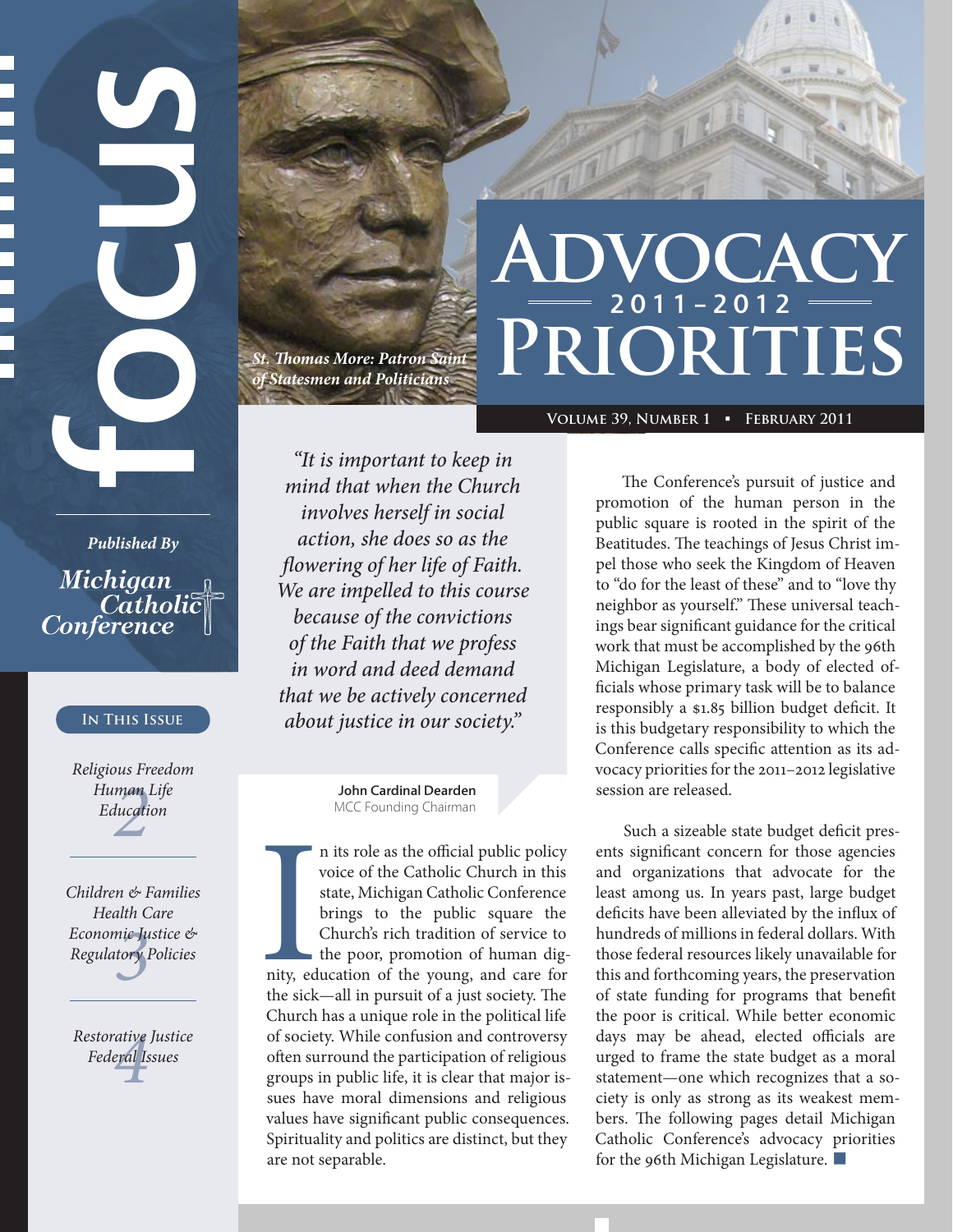#### **Religious Freedom**

In an 1804 letter to the Ursuline Sisters of New Orleans,<br>President Thomas Jefferson promised Sister Marie<br>Theresa Farjon de St. Xavier that religious institutions<br>would receive every protection that his office could give. n an 1804 letter to the Ursuline Sisters of New Orleans, President Thomas Jefferson promised Sister Marie Theresa Farjon de St. Xavier that religious institutions President Jefferson's promise to uphold religious freedom in the United States stands as a hallmark constitutional right, where faith-based institutions must be allowed to carry out their charitable mission without being subject to unnecessary state interference. To that end, **the Conference supports:**

- • The rights of faith-based providers and all individuals to conscience protections in the delivery of services,
- • The equal application of the law to all persons and institutions regardless of their faith, and
- • Opposition to insurance regulations mandating coverage for abortion or contraception.

#### **Human Life**

**W** has become lost on much of today's culture, the right to life, an inalienable American right affirmed by the Declaration of Independence, must be afhas become lost on much of today's culture, the right to life, an inalienable American right afforded to all citizens from conception until natural death. The unborn, the infirm and frail, elderly and embryonic, are deserving of civil legislation that upholds their dignity as human persons made in the image and likeness of God. In the public policy arena, **the Conference supports:**

- • State initiatives that provide alternatives to abortion and assistance to pregnant women,
- • Legislation that seeks to ban partial-birth abortion in state law,
- • Regulations on human embryo research, and
- • Upholding the constitutional ban on the death penalty.

#### **Education**

**Policies that allow for parents to educate their children** as they see fit are essential. Michigan's discriminatory prohibition on state aid for non-public education, Article VIII, Sec. II of the Michigan Constitution, ha as they see fit are essential. Michigan's discriminatory prohibition on state aid for non-public education, Article VIII, Sec. II of the Michigan Constitution, harms not only those who seek true educational choice, but also the

state itself, as every child enrolled in a non-public school saves the state thousands of dollars. Education reform that benefits all students in public schools, along with equal treatment under the law for non-public schools, must be recognized and pursued. To this end, **the Conference supports:**

- An end to the state constitutional ban on aid to non-public schools,
- • Protection of non-public schools from excessive regulation,
- Mandatory consultation between public school districts and the non-public school districts located within their jurisdiction regarding the appropriate distribution of federal program dollars,
- • Protection of virtual learning experiences and course content that includes dimensions of faith,
- • Providing for expanded science and technology learning opportunities,
- Policies that seek to improve the quality of public education, and
- Preservation of the Michigan Tuition Grant Program.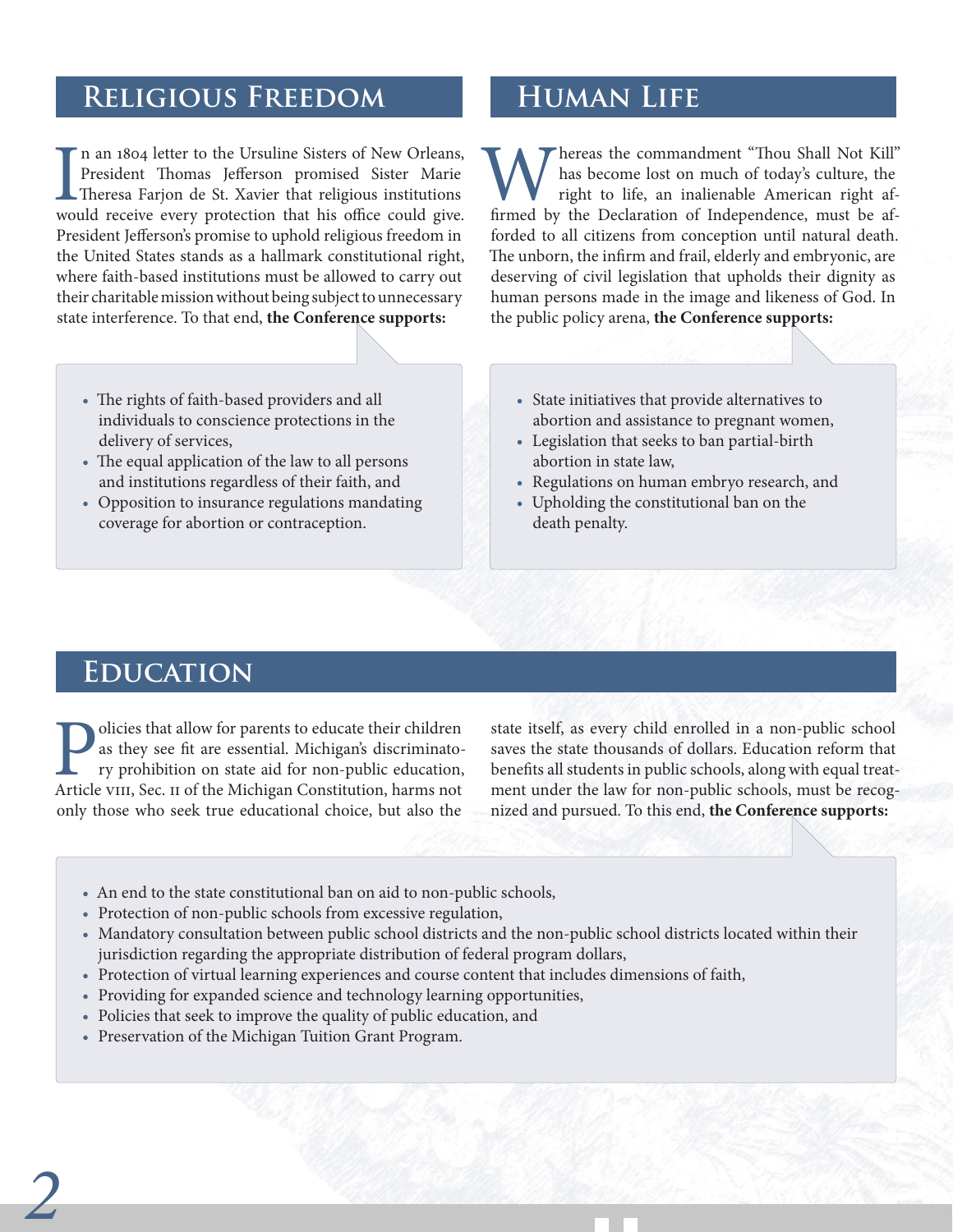#### **Children & Families**

The permanent and loving relationship between one man and one woman through the bond of marriage stands as mankind's most significant and vital institution. Open to the creation of offspring for the sake of future generations, originated by history and not religion, the sacrosanct covenant of marriage allows for family and community life to thrive within a society built on justice for all. Thus, policies that strengthen and promote traditional marriage and the family must be encouraged. **MCC supports:**

- • Upholding the constitutional definition of marriage,
- • Policies that protect the stability of the marriage bond and the institution of the family,
- • Amending Michigan's no-fault divorce laws.

### **Health Care**

Along with food, clothing and shelter, health care is<br>
a necessary means for the proper development of<br>
life. Justice demands that medical assistance be eas-<br>
ily available for all, including and especially low-income a necessary means for the proper development of life. Justice demands that medical assistance be easpopulations. Under no circumstance should the availability of health care threaten life itself or place restrictions on the right to exercise one's conscience. In the area of health care, **the Conference supports:**

- Protection of health coverage for low and moderate income individuals and families,
- Appropriate Medicaid funding to ensure adequate coverage for recipients and payments to providers,
- • Legislation that prohibits abortion funding in all health plans, and
- • Opposition to legislation that threatens the institutional integrity of faith-based providers.

#### **Economic Justice & Regulatory Policies**

The social teachings of Jesus Christ and that of the Catholic Church have for two thousand years called upon man to work for those least among us. The widening gap between the well-off and the poor is a wound on Catholic Church have for two thousand years called upon man to work for those least among us. The widening gap between the well-off and the poor is a wound on the soul of contemporary society. Programs that provide

essential support for the destitute must be protected from the need to alleviate the structural imbalance that plagues Michigan's economy. Thus, the state budget must be crafted in a manner that ensures the health and safety of the poor and the disadvantaged. **The Conference supports:**

*3*

- • The allocation of scarce budget resources to preserve essential services for vulnerable persons,
- • Affirmation of the recognized right to exercise religious conscience in the provision of publicly-funded services,
- • Policies that seek to promote the dignity of all human persons, regardless of citizenship,
- • Providing limited immunity for private human service providers for the provision of services otherwise provided by the state,
- Maintenance of the tax-exempt status for not-for-profit organizations,
- Affordable housing for low and moderate income families and individuals, and
- Affordable and accessible transportation options for low and moderate income workers.